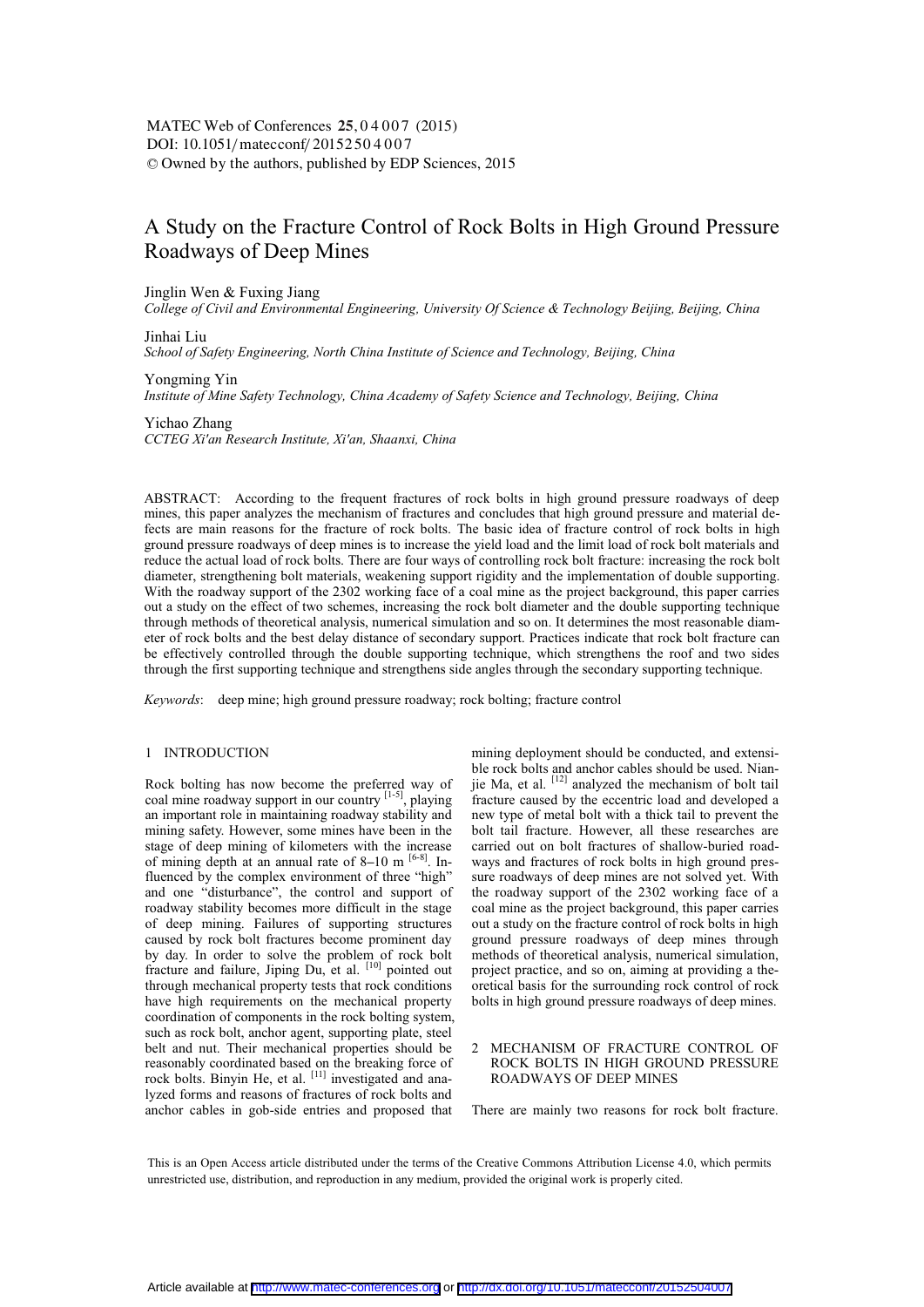## MATEC Web of Conferences

First, the load borne by a rock bolt exceeds the limit load of the whole rock bolt. Second, manufacturing deficiencies and material deficiencies reduce the designed limit load of the rock bolt. The former is an external cause, namely the problem of force source, which is the result of the high ground pressure of deep mines. The latter is an internal cause, namely the technological problem, which is the weakening result of material deficiencies on rock bolt strength.

#### 2.1 *Increase the yield load and the limit load of a rock bolt*

Figure 1 is the characteristic curve of rock bolting. The yellow dot in the figure represents the current working condition of a rock bolt and the working condition of the rock bolt is in the position of point a. The black circle stands for the ideal working condition of the rock bolt, which means that the ideal working condition is in the position of b. As for the currently-used rock bolt, it is very likely to be broken when the working condition is in the limit state or close to the limit state. The strained condition of the rock bolt will be improved if measures are taken to move the working condition of the rock bolt towards the left. Concrete measures are as follows:



Figure 1. Characteristic curve of rock bolting

(1) Strengthen the rock bolt material. The rock bolt fracture is the result of the competition between the load and the carrying capacity. The fracture might happen when the load is larger than the carrying capacity. The elastic deformation range is enlarged after the rock bolt strength is improved. Compared with normal rock bolts, the working condition is deviated downward and the load is smaller than the carrying capacity. Thus the fracture of the rock bolt can be effectively controlled. For this reason, the rock bolt fracture can be effectively controlled by strengthening rock bolt materials.

(2) Increase rock bolt diameters

The relation among the rock bolt diameter d, the yield load  $P_s$ , the breaking load  $P_e$  and the shearing load P<sub>r</sub> is as follows:

$$
P_s = \frac{\sigma_s \pi d^2}{4}, P_e = \frac{\sigma_e \pi d^2}{4}, P_\tau = \frac{\pi \pi d^2}{4} \tag{1}
$$

In this formula,  $\sigma_s$  is the yield strength,  $\sigma_e$  is the extension strength and  $\tau$  is the shearing strength. It can be known from Formula (1) that for the same kind of bolt material, the yield load, the breaking load and the shearing load will be significantly improved after the diameter is increased. If the bolt diameter is increased to 30mm from 22mm, the yield load, the breaking load and the shearing load are increased by 85.9% correspondingly. Thus the increase of the bolt diameter is able to significantly improve the yield load, the breaking load and the shearing load, which is beneficial to the control of rock bolt fracture.

#### 2.2 *Reduce the actual bearing load of a rock bolt*

After the excavation of a roadway, the load produced by the deformation of the surrounding rock of a roadway is borne by the supporting structure and the surrounding rock jointly. It means that the supporting structure and the surrounding rock form a bearing structure. The supporting structure bears an extremely small load, and the main function of which is to promote the formation of the bearing structure and stop the deformation of the surrounding rock. The interactive relationship of "supporting struc-<br>ture—surrounding rock" is shown in Figure 2: surrounding rock" is shown in Figure 2:



Figure 2. Interactive relation of "supporting structure surrounding rock"

When the supporting condition is located on point a. the deformation of the surrounding rock can be controlled. But the needed supporting resistance is too large. Under normal circumstances, such a large supporting resistance can be hardly achieved by the bolting system. Thus this working condition is illegal. When the supporting condition is located on point b, the corresponding supporting resistance of the deformation of the surrounding rock is the limiting stress of the supporting system. Once affected by the stress, the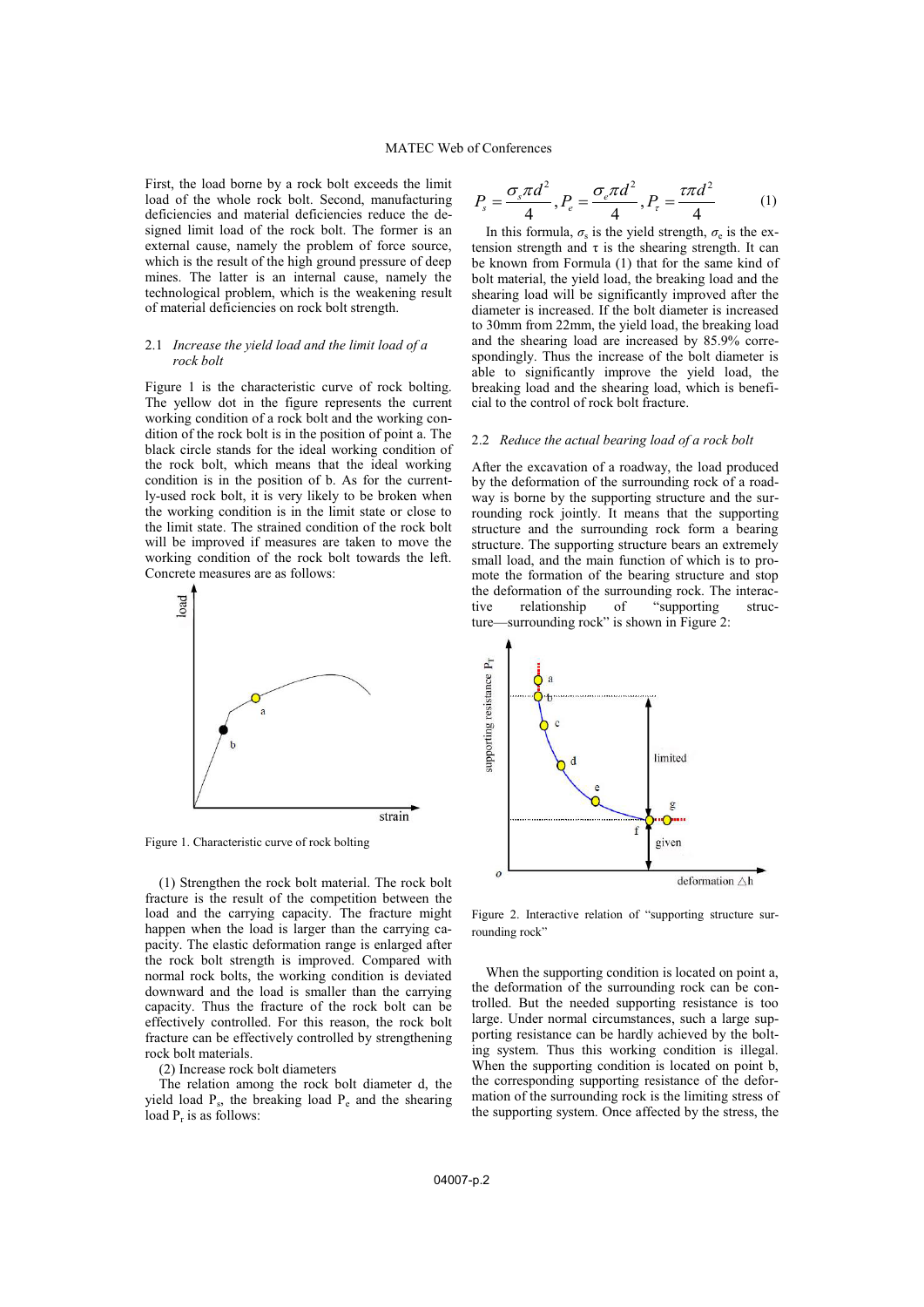rock bolt may be broken. When the supporting condition is located on point c, the deformation of the surrounding rock is effectively controlled. But the needed supporting resistance is relatively large and the working load is much larger than the breaking load of the commonly used rock bolts. This working condition can be achieved by strengthening the strength of the supporting material or by increasing the rock bolt diameter. When the supporting condition is located on point d, the deformation of the surrounding rock is appropriate for the supporting resistance provided by currently-used rock bolts. The rock bolt is in a limiting working condition, which is the state of the supporting system of current deep roadways. Rock bolts can be easily broken in this state. When the supporting condition is located on point e, the deformation of the surrounding rock is large whereas the load borne by the supporting system is small. Thus the rock bolt is in the elastic state and hardly to be broken. When the supporting condition is located on point f, the deformation of the surrounding rock is large whereas the load borne by the rock bolt is small. However, such a large deformation might influence the usage of the roadway. When the supporting condition is located on point g, the increasing deformation of the surrounding rock is likely to cause roadway instability in spite of the small load borne by the supporting system. This condition is illegal. Therefore, certain deformation of the surrounding rock is permitted so that the actual load of the rock bolt can be effectively reduced. Concrete measures are as follows:

(1) Weaken the rigidity of the supporting system. Being rigid can easily cause the invalidation of rock bolts. After the excavation of a roadway, the surrounding rock stress is adjusted with the company of surrounding rock deformation. In the process of stress adjustment, the surrounding rock deformation might not be released and a large amount of energy is accumulated in the surrounding rock on one hand if the rigidity of the supporting system is too large. On the other hand, a relatively large amount of energy is accumulated in the supporting system under the same deformation condition. The supporting system of an upper state tends to transform to a lower state and the release of energy is very likely to cause rock bolt fracture. The weakening of the rigidity of the supporting system not only improves the toughness of the supporting structure but also plays the role of yielding and reducing the energy accumulation of the supporting system, which is beneficial to the control of rock bolt fracture.

(2) Double supporting. In general cases, the deformation is large and the duration is long before the roadway reaches a stable state. The first supporting is required immediately after the excavation in order to restrict the deformation of the surrounding rock, which allows the surrounding rock to have certain deformation. After a certain degree of surrounding rock deformation and energy releasing, the secondary supporting is conducted to restrain the deformation. The secondary supporting should be carried out before

the invalidation of the first supporting when the deformation rate tends to be stable. The main purpose of the secondary supporting is yielding so as to lower the load borne by the rock bolt and control rock bolt fractures.

## 3 FRACTURE CONTROL OF ROCK BOLTS IN HIGH GROUND PRESSURE ROADWAYS OF DEEP MINES

The basic idea of fracture control of rock bolts in high ground pressure roadways of deep mines is to increase the limit load of rock bolt materials and reduce the actual load of rock bolts. Specific measures include increasing bolt diameter, strengthening bolt materials, weakening support rigidity and secondary support. Three principles should be taken into account when measures of controlling rock bolt fracture are selected according to specific conditions: 1. The principle of considering control. Measures that are taken not only can effectively control the deformation of the roadway surrounding rock but also can control the rock bolt fracture, avoiding changing the control of the roadway surrounding rock deformation for the control of rock bolt fracture. 2. The principle of easy implementation. Measures that are taken should be able to adapt to the current technological level. Considering the above two principles comprehensively, increasing bolt diameter and the implementation of double supporting are selected. The implementation principle of the two measures is analyzed and specific parameters are optimized below.

#### 3.1 *Implementation principle*



Figure 3. Schematic diagram of rock bolt fracture control

Figure 3 is the schematic diagram of the control measure of rock bolt fracture. In this figure, I is the operating characteristic curve after the increase of the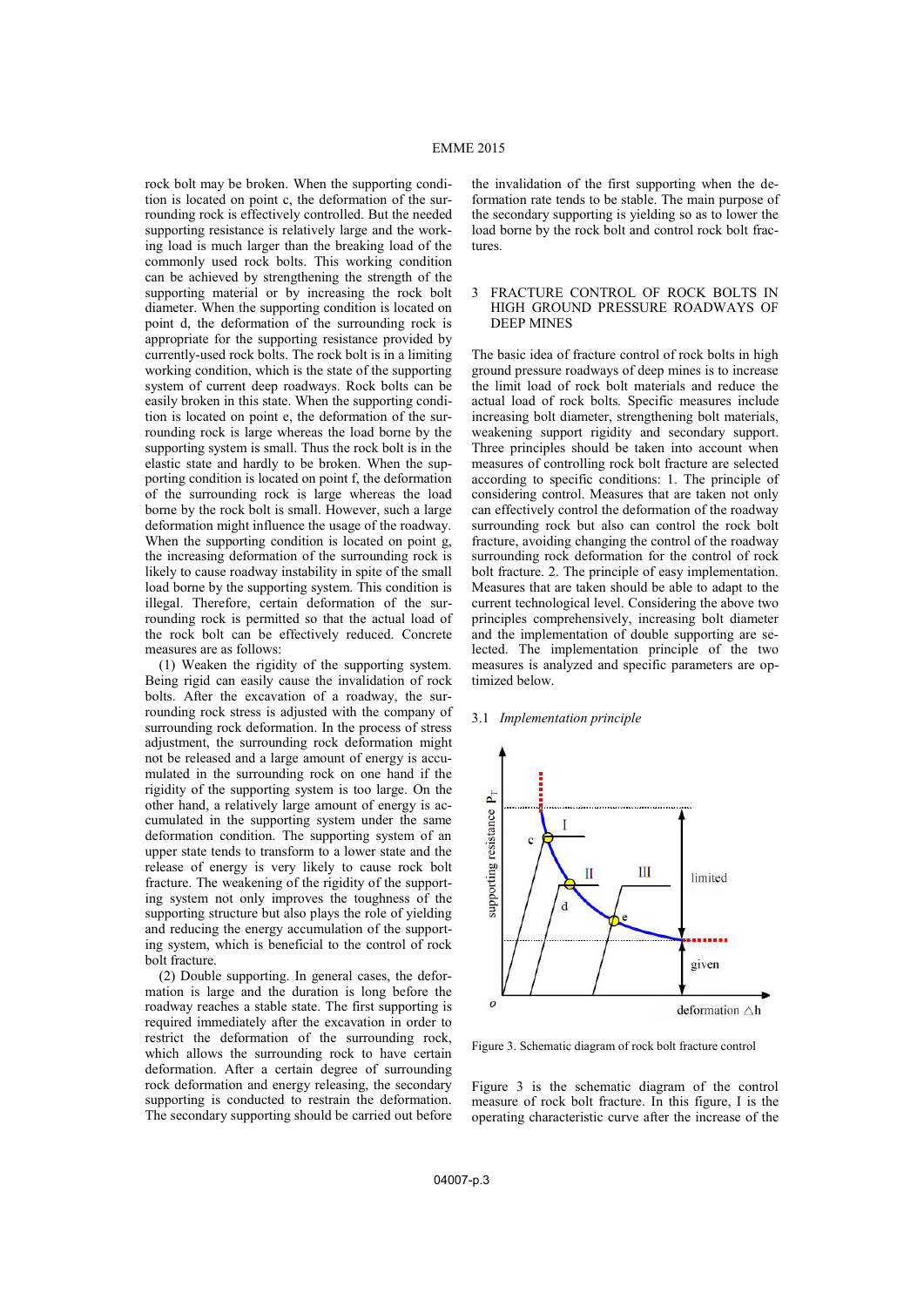rock bolt diameter, II is the operating characteristic curve of the current rock bolt and III is the operating characteristic curve of the secondary supporting.

It can be seen from Figure 3 that the bearing capacity of the rock bolt increases after the rock bolt diameter is increased. If it is loaded from the original point, the corresponding condition point is c and the rock bolt is still in a limiting working condition where fractures happen easily. If it is loaded from the corresponding point of II, the working condition point is moved downward to d and the rock bolt is in an elastic state. However, compared with the limit load, the load borne by the rock bolt is still quite small. So the rock bolt fracture can be effectively controlled. When the secondary supporting is implemented, the rock bolt is loaded from the corresponding point of III. The working condition point is e and the point of II is moved downward. The rock bolt is also in an elastic state. Although there is a certain deformation of the surrounding rock bolt, the bearing capacity of the rock bolt is reduced and the rock bolt fracture can be effectively controlled.

#### 3.2 *Parameters optimization*

Specific parameters of the two measures are analyzed and optimized with the numerical simulation software  $F LAC<sup>3D</sup>$ . The dimension of the established numerical model is 60m×60m×60m. The thickness of the simulated coal seam is 8.4m and the burial depth is 800m. The simulated roadway tunnels along the floor. The size of the fracture surface is 4.8m×3.6m. In order to simplify the model, the immediate roof thickness, the basic roof thickness and the overlay stratum thickness are respectively 3m, 4.8m and 18m. Thicknesses of the direct floor, the old floor and the underlay stratum are respectively 3m, 4.8m and 18m. Horizontal displacement constraints are imposed all around the model. Vertical displacement constraints are imposed on the floor. The uniformly distributed load of 20MPa is imposed on the roof.

#### **(1) Optimization of the rock bolt diameter**

Bolt fracture conditions of the surrounding rock with different bolt diameters are shown in Figure 4. It can be seen from the figure that rock bolts are broken when the diameter is 20mm or 22mm. Rock bolts in the middle of the roof, on the top of two sides and on the base angle are broken when the diameter is 24mm. Rock bolts on the lower part of the left side is broken when the diameter is 26mm. Rock bolts are not broken when the diameter is 28mm and 30mm. Thus the number of broken rock bolts in the roadway decreases with the increase of the rock bolt diameter.

In order to determine a reasonable bolt diameter, the relation between the bolt diameter and the vertical stress peak, the surrounding rock displacement, the plastic range and the bolt strained condition is summarized in Figure 5. It can be seen from the figure that the vertical stress peak, the roof subsidence, the two-sided displacement, the plastic range and the bolt strained condition tend to be stable when the rock bolt diameter is larger than 28mm. Therefore, it is more suitable that 28mm is selected as the lower limit of the rock bolt diameter.



(a) Bolt diameter 20mm (b) Bolt diameter 22mm







(e) Bolt diameter 28mm (f) Bolt diameter 30mm

Figure 4. Strained conditions of surrounding rock bolts of different diameters

## **(2) Implementation of double supporting**

The deformation of the deep coal roadway is large and fast in the preliminary stage. If the first supporting technology with high strength and high pre-stressing force is adopted, the rock bolt might be broken due to the excessive energy accumulated in the surrounding rock. Side angle is the location where the rock bolt fracture mostly happens, the reason of which is that the shearing stress is large. Rock bolt fractures caused by the shearing stress adjustment of side angles can be avoided through the double supporting technique, which strengthens roof and two sides through the first supporting technique and strengthens side angles through the secondary supporting technique. The reasonable delay distance of the secondary supporting is determined with the numerical simulation method. According to the field observation, rock bolt fractures mainly happen at shoulder angles and nests. Simulated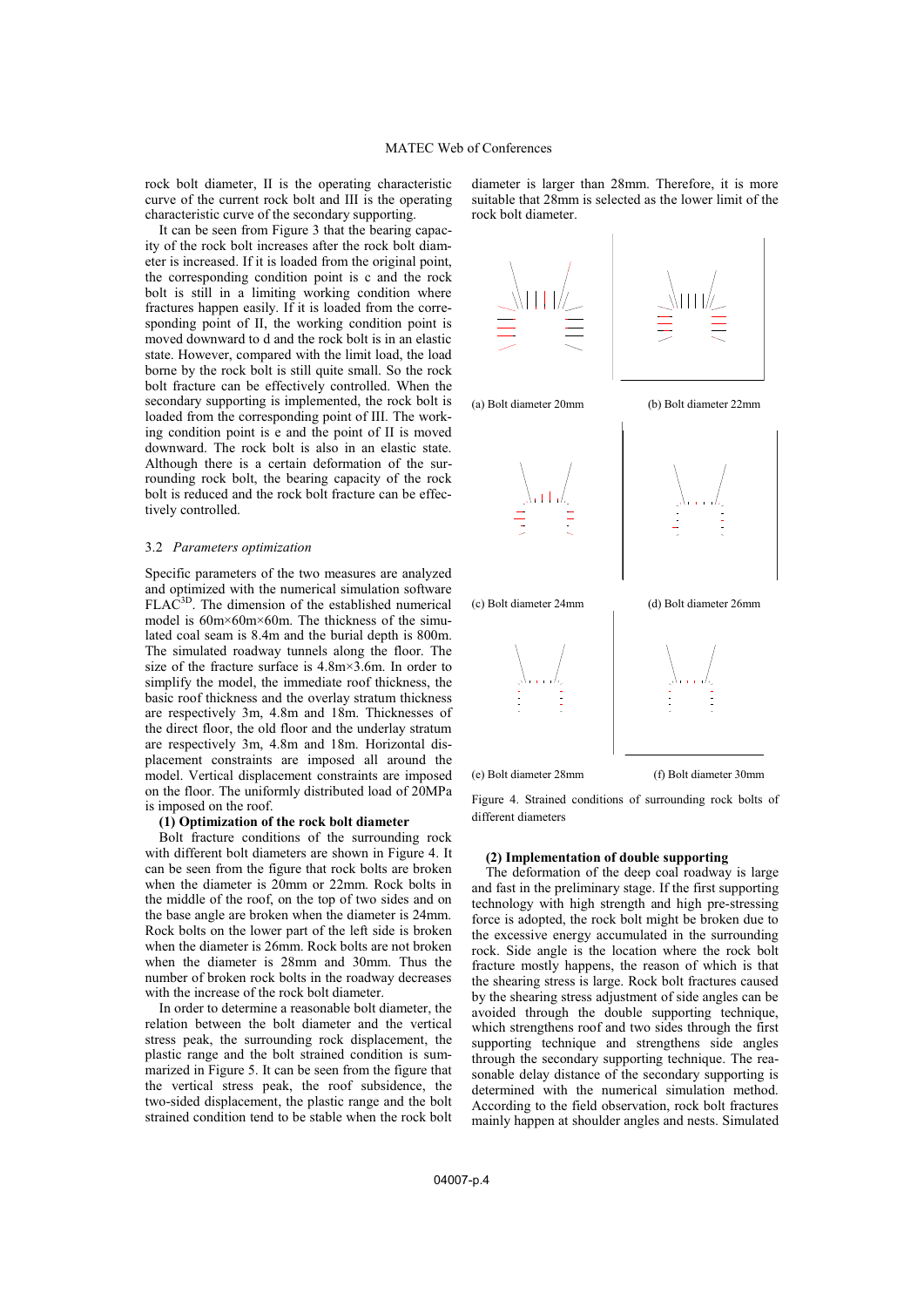



Figure 5. Determination of the rock bolt diameter



Figure 6. Determination of the delay distance of the secondary supporting

distances of bolt supporting delay and tunneling of the two locations are respectively 5m, 10m, 15m, 20m, 25m and 30m. Supporting parameters are HRB500 high strength bolt steel of Φ22×2,500mm at the top and two sides with an inter-row space of 850×1,000mm.

In order to determine a reasonable delay distance of the secondary supporting, the relation between the delay distance of the secondary supporting and the surrounding rock displacement, the plastic range, the plastic range and the maximum tensile load of the shoulder rock is summarized in Figure 6. It can be seen from the figure that the roadway roof subsidence and the two-sided displacement increase, the roadway roof plastic range increases, and the side plastic range keeps unchanged with the increase of the delay distance when the delay distance of the secondary supporting is larger than 20m. The maximum tensile load borne by the shoulder rock tends to be stable and it is smaller than the ultimate tensile load. The roadway roof subsidence, the two-sided displacement, the

roadway roof plastic range width and the side plastic range width increase gradually whereas the maximum tensile load of the shoulder rock decreases sharply with the increase of the delay distance when the delay distance of the secondary supporting is smaller than 20m. Thus it is more suitable that the range of 15**–** 20mm is selected as the delay distance of the secondary supporting.

## 4 ENGINEERING APPLICATION

The lower gangway of the 2302 working face of a coal mine is a solid coal roadway with a sectional dimension of 4.8m×3.9m and a burial depth of 880m, which is tunneling along the coal seam floor. The average thickness of the coal seam is 9.0m and the Protodyakonov coefficient f is 1.59. The immediate roof is siltstone of fracture development with a uni-axial compressive strength of 32.13MPa. The basic roof is hard and fine grain sandstone and the immediate floor